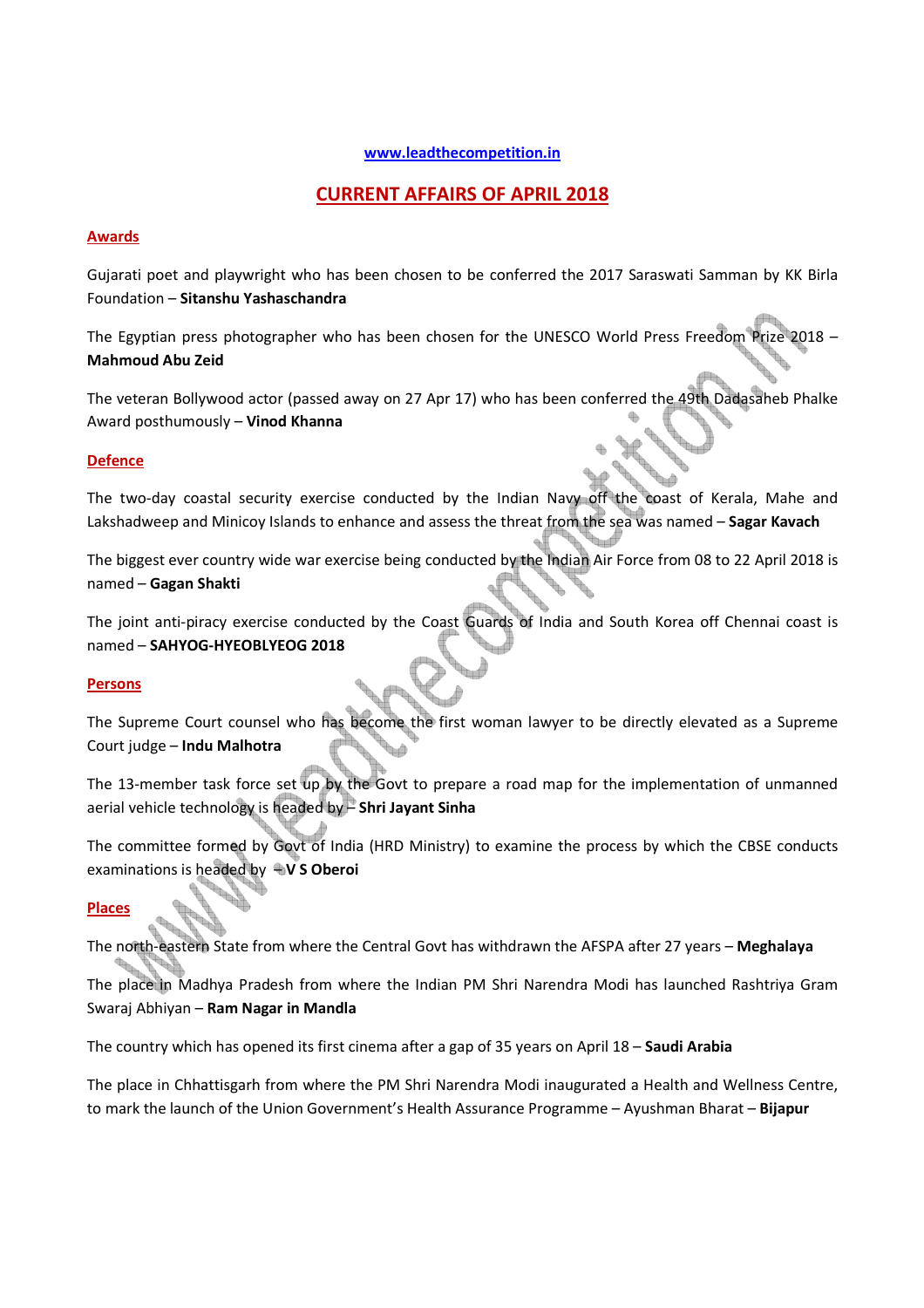The venue of 4-day biennial exhibition of weapons and military hardware DefExpo India-2018 held from 11 to 14 April 18 – **Kancheepuram (Tamil Nadu)** 

The Indian State which has decided to provide free chemotherapy to cancer patients from June 2018 in 10 districts in the first phase – **Maharashtra** 

The city which has become the first in the country to start selling BS-VI fuel (at present the cleanest fuel in the world) – **Delhi**

The place in Tamil Nadu where India's first insect museum was inaugurated by its Chief Minister EK Palaniswami – **Coimbatore (TNAU)**

### **Companies**

The company which has signed a memorandum of understanding with Ministry of Tourism to adopt Red Fort and Gandikota Fort for a period of 5 years at a cost of Rs. 25 crores – **Dalmia Bharat**

The Indian company which has become the first to achieve 100 billion dollar market capitalisation – **TCS** 

The board member of Wipro Ltd who has been appointed the Chairman of NASSCOM for the year 2018-19 -**Rishad Premji** 

The former Managing Director of Intel South Asia who has been appointed the new President of NASSCOM (the first woman President of NASSCOM) – **Ms Debjani Ghosh**

### **Space**

The space telescope launched by NASA to search for exoplanets on April 18, 2018 atop a Falcon 9 rocket from Cape Canaveral is named – **Transiting Exoplanet Survey Satellite (TESS)**

The satellite launched by NASA on April 16 from Kwajalein Atoll in Marshall Islands to study the interstellar medium is named – **CHESS 4 (Colorado High-resolution Echelle Stellar Spectrograph)**

The name given to the most distant star discovered by NASA at a distance of nine billion light years – **Icarus**

The out of control space station of China which burnt up on re-entry into earth's atmosphere and crashed into the Pacific Ocean was named – **Tiangong-1**

### **Sports**

The team which has won the inaugural edition of India Super Cup 2018 football tournament defeating East Bengal in the finals at Kalinga Stadium, Bhubaneshwar – **Bengaluru FC**

The sporting event which has been excluded from the Commonwealth Games of 2022 to be held in Birmingham – **Shooting**

The Indian badminton player who has been ranked at No. 1 position by the World Badminton Federation (becoming the second Indian after Saina Nehwal to achieve the feat) – **Kidambi Srikanth**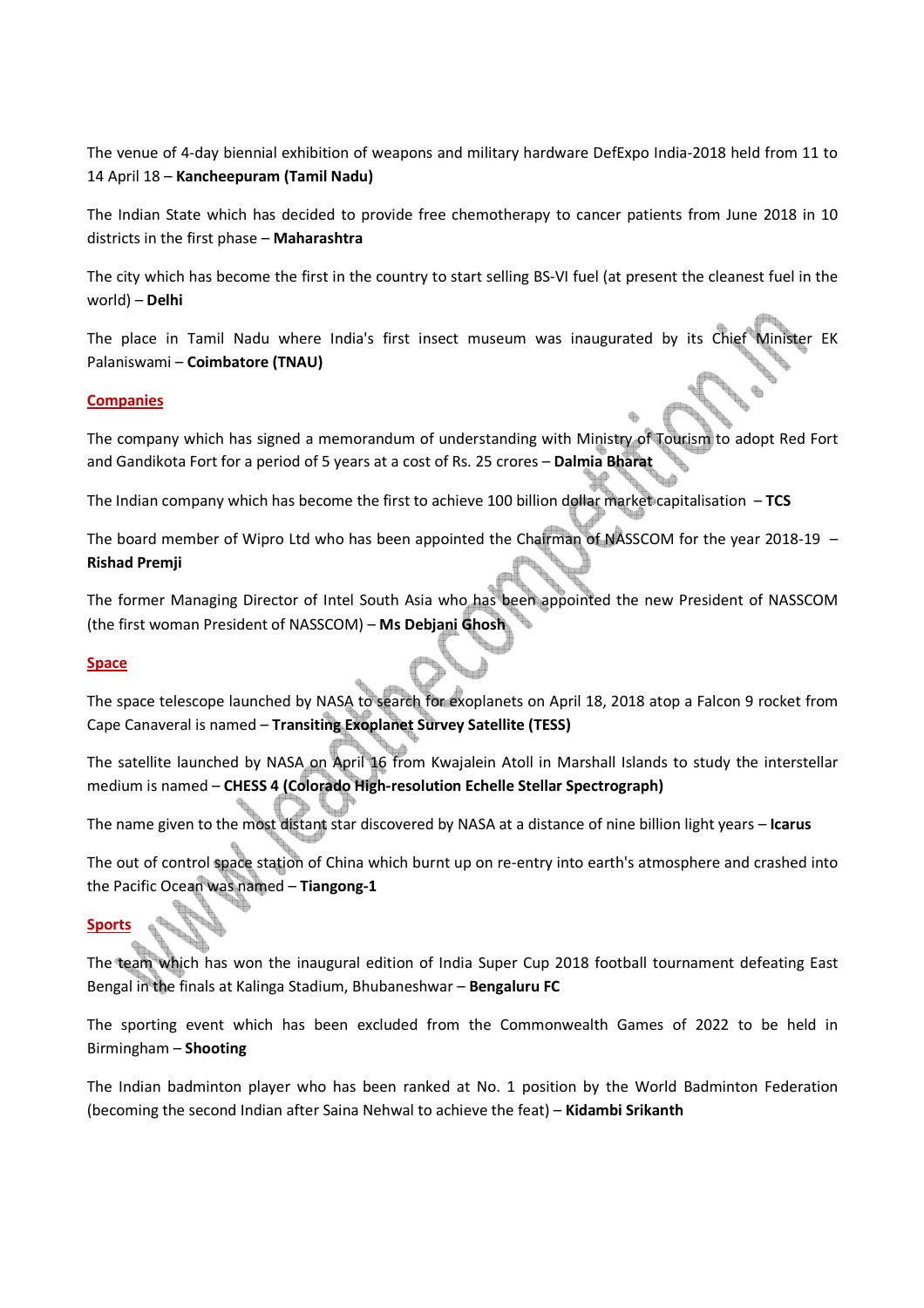The Indian tennis player who has become the most successful doubles player in the history of Davis Cup (he recorded his 43rd win with Rohan Bopanna against China) – **Leander Paes** 

The team which has won the 2017-18 Santosh Trophy defeating Bengal in the finals at Salt Lake Stadium in Kolkata – **Kerala** 

### **Indices and Ranks**

The rank of India in the World Press Freedom Index 2018 which has Norway, Sweden and Netherlands at the top 3 positions – **138**

The rank of India in the 2018 Index of Economic Freedom released by US based Heritage Foundation (the list is topped by Hong Kong, Singapore and New Zealand) – **130**

### **Projects**

The project launched by Dept of Posts for total digitisation of postal operations in the country is named – **DARPAN (Digital Advancement of Rural Post Office for a New India)**

The project launched by Food Safety and Standards Authority of India (FSSAI) to spread awareness about availing Vitamin D through natural sunlight (the project urges schools to shift their morning assembly to noon time, mainly between 11 am and 1 pm) – **Project Dhoop**

### **Miscellaneous**

The mobile app launched by the Minister of Coal Shri Piyush Goyal for coal quality monitoring is named  $-$ **UTTAM (Unlocking Transparency by Third Party Assessment of Mined Coal)**

The social media based remittance service launched by ICICI Bank for NRIs to transfer money using social media platforms is named – **Social Pay**

The two endangered languages spoken in Andhra Pradesh and Odisha discovered by University of Hyderabad linguist Panchanan Mohanty – **Walmiki and Malhar**

The theme of National Maritime Day being observed on 05 April 2018 – **Indian Shipping** - **An Ocean of Opportunity**

The scheme introduced by West Bengal for providing marriage assistance to girls from economically weaker families is named – **Rupashree**

# **Important Days of April**

**World Autism Awareness Day**: 02 April 2018 Theme: Empowering Women and Girls with Autism Designated by: UN General Assembly First Observed in: 2008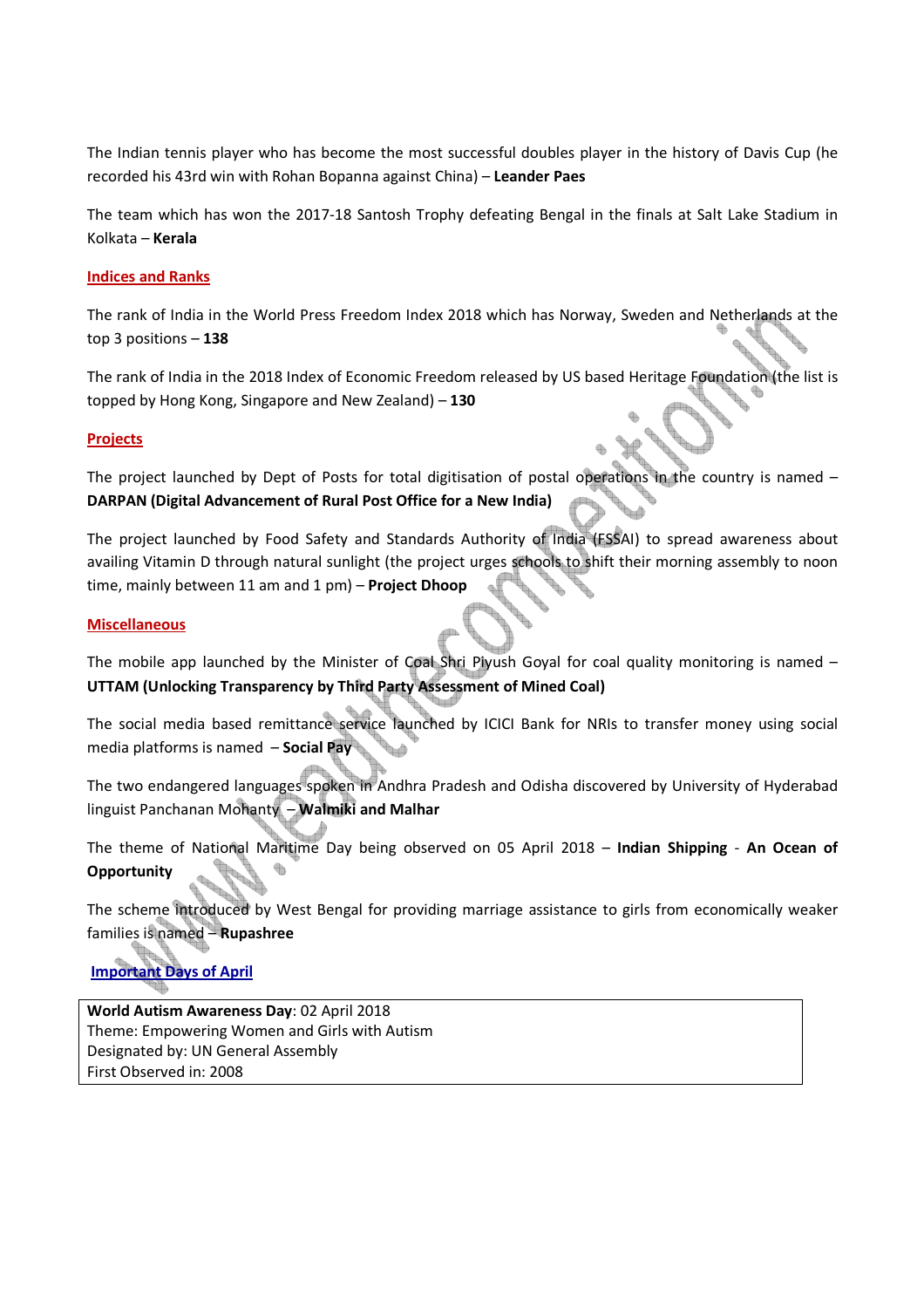| International Mine Awareness Day: 04 April 2018                                                          |
|----------------------------------------------------------------------------------------------------------|
| Designated by: United Nations General Assembly                                                           |
| Theme: Advancing Protection, Peace and Development                                                       |
| First Observed in: 2006                                                                                  |
| International Day of Sport for Development and Peace: 06 April 2018                                      |
| Designated by: United Nations General Assembly                                                           |
| First Observed in: 2014                                                                                  |
| World Health Day: 07 April 2018                                                                          |
| Designated by: World Health Organisation                                                                 |
| Theme: Universal Health Coverage: Everyone, Everywhere                                                   |
| First Observed in: 1950                                                                                  |
| International Day of Human Space Flight: 12 April 2018                                                   |
| Designated by: UN General Assembly                                                                       |
| First Observed in: 2011                                                                                  |
| World Haemophilia Day: 17 April 2018                                                                     |
| Designated by: World Federation of Haemophilia                                                           |
| Theme: Sharing Knowledge Makes us Stronger                                                               |
| First Observed in: 1989                                                                                  |
| International Day for Monuments and Sites (World Heritage Day): 18 April 2018                            |
| Designated by: UNESCO                                                                                    |
| Theme: Cultural Heritage for Generations                                                                 |
| First Observed in: 1983                                                                                  |
| International Mother Earth Day: 22 April 2018                                                            |
| Designated by: UN General Assembly                                                                       |
| First Observed in: 2010                                                                                  |
| Note: Earth Day was first observed in 1970 in the United States and it went global in 1990. The same day |
| was adopted by the UN in 2009 as the International Mother Earth Day.                                     |
| UN English Language Day: 23 April 2018                                                                   |
| Designated by: UN Dept of Public Information                                                             |
| First Observed in: 2010                                                                                  |
| Significance: Birthday of William Shakespeare                                                            |
| World Malaria Day: 25 April 2018                                                                         |
| Designated by: World Health Organisation                                                                 |
| First Observed in: 2007                                                                                  |
| Theme: Malaria Prevention: Ready to beat malaria                                                         |
| World Intellectual Property Day: 26 April 2018                                                           |
| Designated by: World Intellectual Property Organisation                                                  |
| First Observed in: 2000                                                                                  |
| Theme: Powering change: Women in innovation and creativity                                               |
| World Day for Safety and Health: 28 April 2018                                                           |
| Designated by: International Labour Organisation                                                         |
| First Observed in: 2003                                                                                  |
| Theme: Occupational safety health - Vulnerability of young workers                                       |
|                                                                                                          |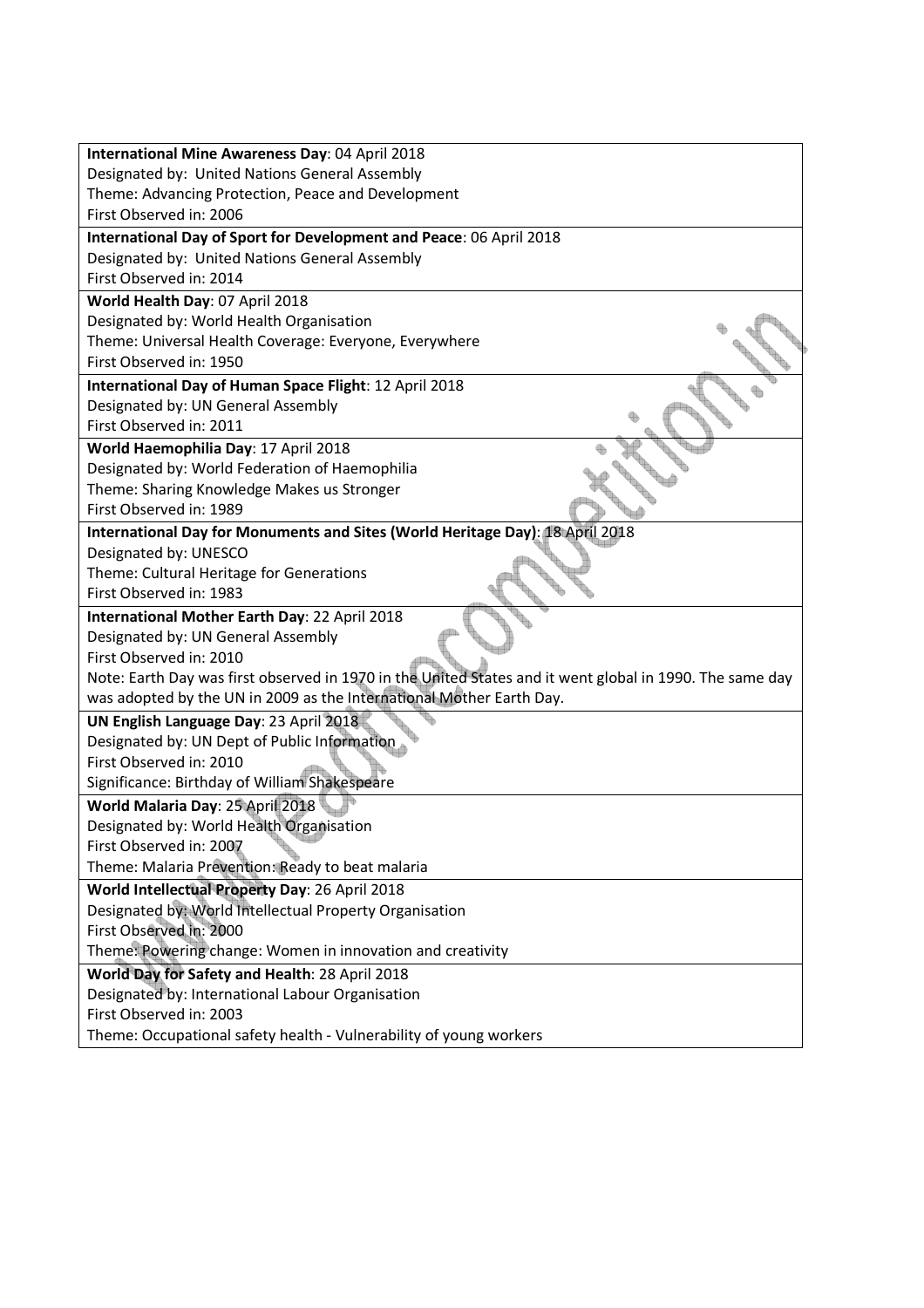# **65th National Film Awards 2017**

| #          | <b>Name of the Award</b>           | Name of the Film                                     | <b>Awardees</b>                    |
|------------|------------------------------------|------------------------------------------------------|------------------------------------|
| 1.         | <b>Best Feature Film</b>           | Village Rockstars (Assamese)                         | Producer and Director: Rima<br>Das |
| 2.         | Indira Gandhi Award for Best Debut | Sinjar (Jasari)                                      | Producer: Shibu G Suseelan         |
|            | Film of a Director                 |                                                      | Director: Pampally                 |
| 3.         | <b>Best Popular Film</b>           | Baahubali - The Conclusion                           | Producer: Prasad Devineni          |
|            |                                    | (Telugu)                                             | Director: SS Rajamouli             |
| 4.         | Nargis Dutt Award for Best Feature | Dhappa (Marathi)                                     | Producer: Sumatilal Popatlal       |
|            | Film on National Integration       |                                                      | Director: Nipun                    |
|            |                                    |                                                      | Dharmadhikari                      |
| 5.         | <b>Best Film on Social Issues</b>  | Aalorukkam (Malayalam)                               | Producer: Jolly Lonappan           |
|            |                                    |                                                      | Director: VC Abhilash              |
| 6.         | Best Film on Environment           | Irada (Hindi)                                        | Director: Aparnaa Singh            |
|            | Conservation/Preservation          |                                                      | Producer: Irada                    |
|            |                                    |                                                      | Entertainment                      |
| 7.         | <b>Best Children's Film</b>        | Mhorkya (Marathi)                                    | Producer: Kalyan Rajmogli          |
|            |                                    |                                                      | Padal                              |
|            |                                    |                                                      | Director: Amar Bharat              |
|            |                                    |                                                      | Deokar                             |
| 8.         | Best Hindi Film                    | Newton                                               | Producer: Manish Mundra            |
|            |                                    |                                                      | Director: Amit V Masurkar          |
| 9.         | <b>Best Direction</b>              | Bhayanakam (Malayalam)                               | Director: Jayaraj                  |
| 10.        | <b>Best Actor</b>                  | Nagarkirtan (Bengali)                                | Riddhi Sen                         |
| 11.        | <b>Best Actress</b>                | Mom (Hindi)                                          | Sridevi                            |
| 12.        | <b>Best Supporting Actor</b>       | Thondimuthalum                                       | <b>Fahad Fazil</b>                 |
| 13.        |                                    | Driksakshiyum (Malayalam)<br>Irada (Hindi)           |                                    |
|            | <b>Best Supporting Actress</b>     |                                                      | Divya Dutta                        |
| 14.<br>15. | <b>Best Child Artist</b>           | <b>Village Rockstars (Assamese)</b>                  | <b>Bhanita Das</b>                 |
|            | Best Male Playback Singer          | Film: Viswasapoorvam                                 | KJ Yesudas                         |
|            |                                    | Mansoor (Malayalam); Song:                           |                                    |
| 16.        | Best Female Playback Singer        | Poy Maranja Kalam<br>Film: Kaatru Veliyidai (Tamil); | Shashaa Tirupati                   |
|            |                                    | Song: Vaan                                           |                                    |
| 17.        | Best Book on Cinema                | Matmagi Manipur - The first                          | Author: Bobby Wahengbam            |
|            |                                    | Manipuri feature film                                |                                    |
| 18.        | Most Film Friendly State           | Madhya Pradesh                                       | $\blacksquare$                     |
|            |                                    |                                                      |                                    |

**Film Awards by Maharashtra Govt**

Raj Kapoor Lifetime Achievement Award: **Dharmendra**

Raj Kapoor Special Contribution Award: **Raj Kumar Hirani**

V Shantaram Lifetime Achievement Award: **Vijay Chauhan**

V Shantaram Special Contribution Award: **Mrinal Kulkarni**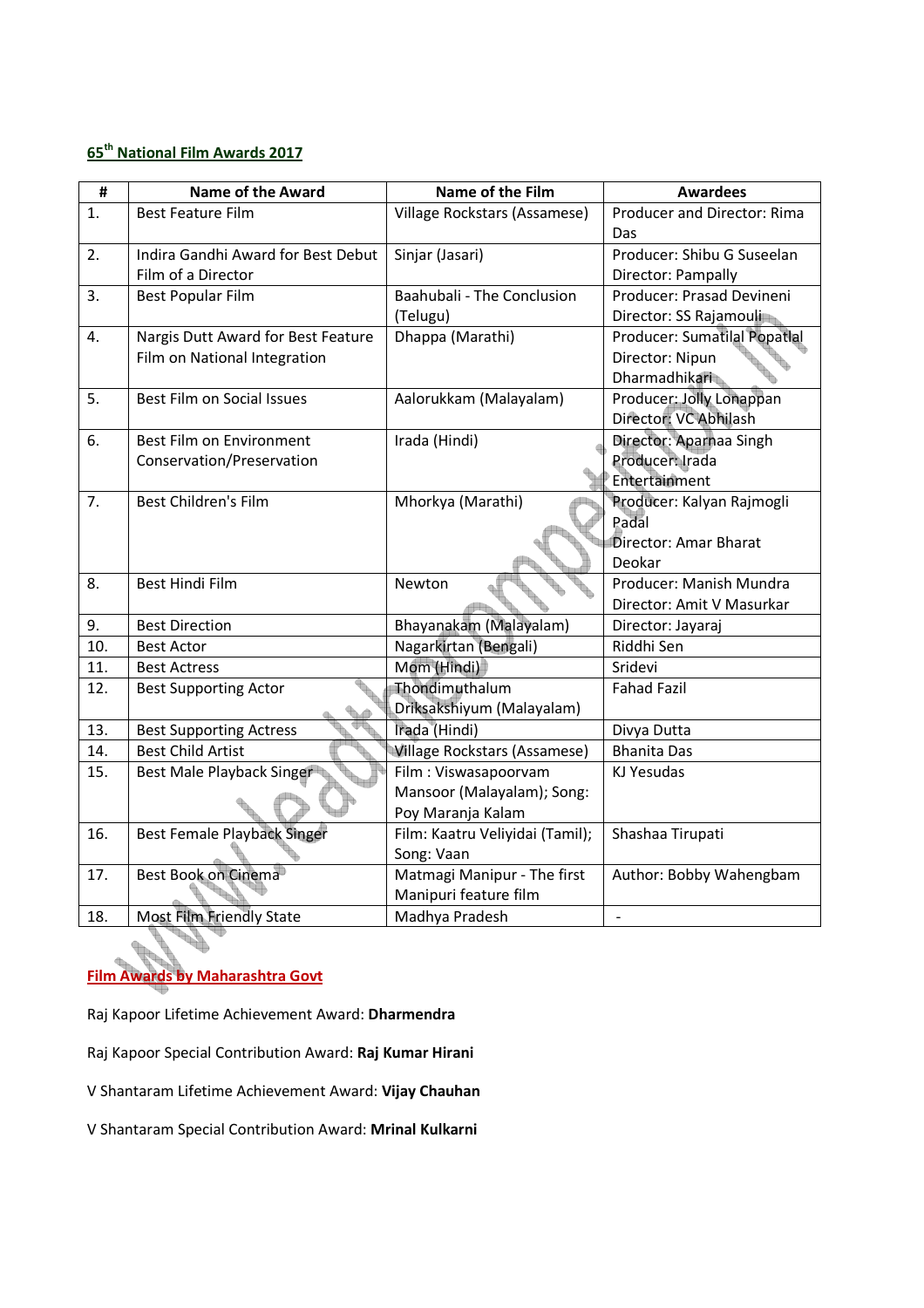### **Launch of IRNSS-1I**

Launched on: 12 April 2018

Launched from: Satish Dhawan Space Centre SHAR, Sriharikota

Launch vehicle: PSLV-C41

Weighing 1425 kg, IRNSS-1I is the latest member of the 'Navigation with Indian Constellation (NavIC)' system. NavIC, also known as Indian Regional Navigation Satellite System (IRNSS), is an independent regional navigation satellite system designed to provide position information in the Indian region and 1500 km around the Indian mainland.

## **India's most powerful locomotive**

Indian PM Shri Narendra Modi flagged off India's most powerful electric locomotive from Madhepura loco factory in Bihar.

The engine has been built in collaboration with French firm Alstom under 'Make in India' initiative.

This is India's first 12,000 horsepower (HP) electric locomotive. Prior to this, 6,000 HP locomotive was India's most powerful electric engine.

Only Russia, China, Germany and Sweden have 12,000 HP locomotives.

The locomotive with a maximum speed of 110 km per hour, will be mostly used for transportation of coal and iron ore.

The foundation stone for the factory was laid in 2007 by the then Railway Minister Lalu Prasad.

## **Protection of Human Rights (Amendments) Bill, 2018**

The Union Cabinet chaired by Prime Minister Shri Narendra Modi has given its approval to the Protection of Human Rights (Amendments) Bill, 2018 for better protection and promotion of human rights in the country.

### **Salient Features**:

It proposes to include "National Commission for Protection of Child Rights" as deemed Member of the Commission;

It proposes to add a woman Member in the composition of the Commission;

It proposes to enlarge the scope of eligibility and scope of selection of Chairperson, National Human Rights Commission as well as the State Human Rights Commission;

It proposes to incorporate a mechanism to look after the cases of human rights violation in the Union Territories.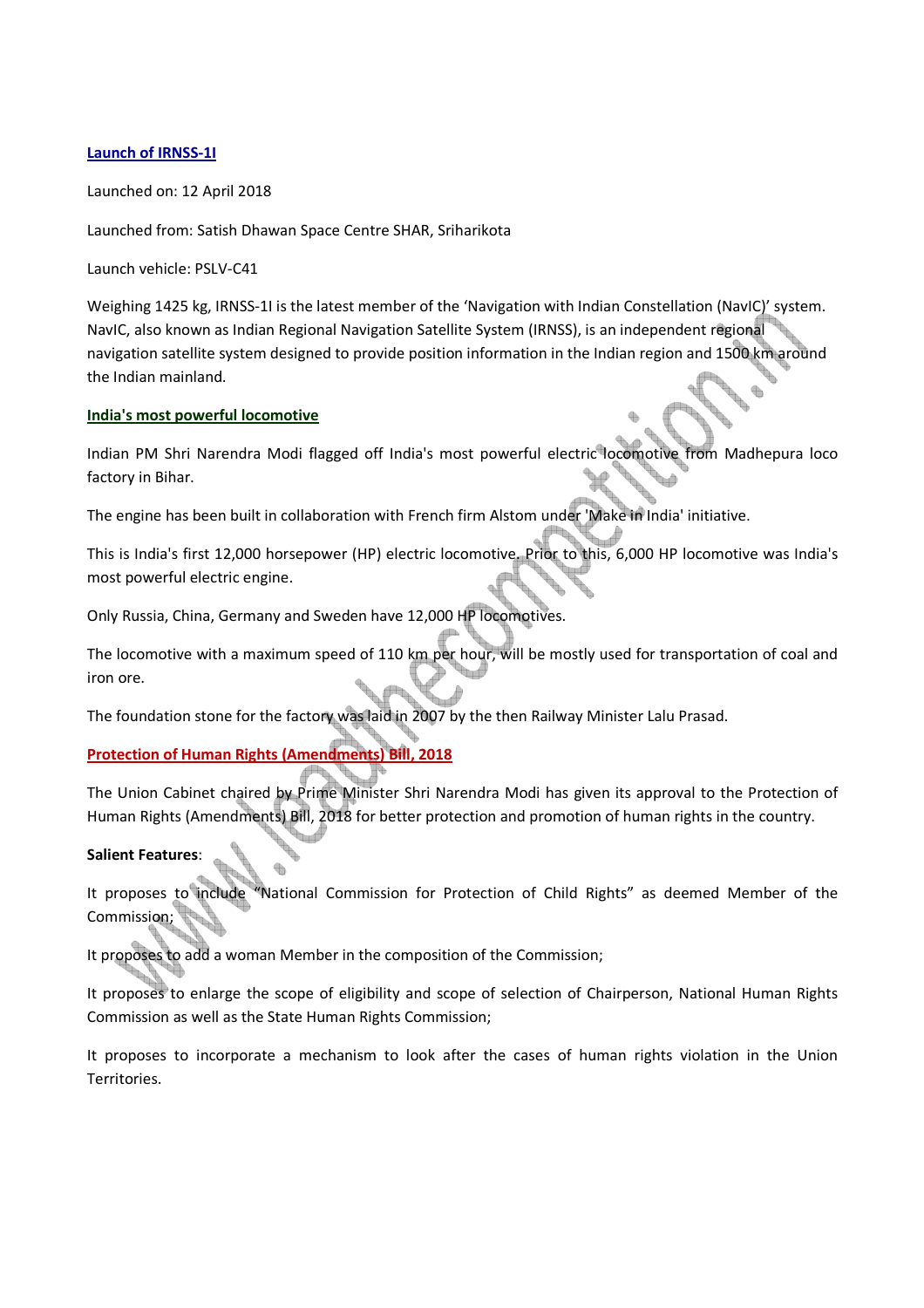It proposes to amend the term of office of Chairperson and Members of National Human Rights Commission and State Human Rights Commission to make it in consonance with the terms of Chairperson and Members of other Commissions.

The amendment to the Protection of Human Rights Act, 1993 will make National Human Rights Commission (NHRC) and State Human Rights Commission (SHRC) more compliant with the Paris Principle concerning its autonomy, independence, pluralism and wide-ranging functions in order to effectively protect and promote human rights.

### **Commonwealth Games 2018**

Venue: **Gold Coast**, Queensland, Australia

From 04 April to 15 April 2018

Motto: **Share the Dream**

Mascot : **Borobi** (Blue Koala)

### **Medals Tally**

| Ħ | Country     | Gold | <b>Silver</b> | <b>Bronze</b> | <b>Total</b> |
|---|-------------|------|---------------|---------------|--------------|
|   | Australia   | 80   | 59            | 59            | 198          |
| 2 | England     | 45   | 45            | 46            | 136          |
| 3 | India       | 26   | 20            | 20            | 66           |
| 4 | Canada      | 15   | 40            |               | 82           |
| 5 | New Zealand | 15   | 16            |               | 46           |
|   |             |      |               |               |              |

Venue of next Commonwealth Games: **Birmingham** (U.K.)

India's medals by – sport

| Event               | Gold           | <b>Silver</b>  | <b>Bronze</b> | <b>Total</b>   |
|---------------------|----------------|----------------|---------------|----------------|
| Shooting            |                |                | 5             | 16             |
| Wrestling           |                | 3              | 4             | 12             |
| Weightlifting       | 5              | 2              | 2             | 9              |
| <b>Boxing</b>       | З              | 3              | 3             | 9              |
| <b>Table Tennis</b> | 3              | $\overline{2}$ | 3             | 8              |
| Badminton           | $\mathfrak{p}$ | 3              | 1             | 6              |
| <b>Athletics</b>    | 1              | 1              | 1             | 3              |
| Squash              | O              | 2              | 0             | $\overline{2}$ |
| Powerlifting        | n              | Ω              | 1             |                |
| <b>Total</b>        | 26             | 20             | 20            | 66             |

Flag bearer of the Indian contingent at the Opening Ceremony: **PV Sindhu**

Flag bearer of the Indian contingent at the Closing Ceremony: **Mary Kom**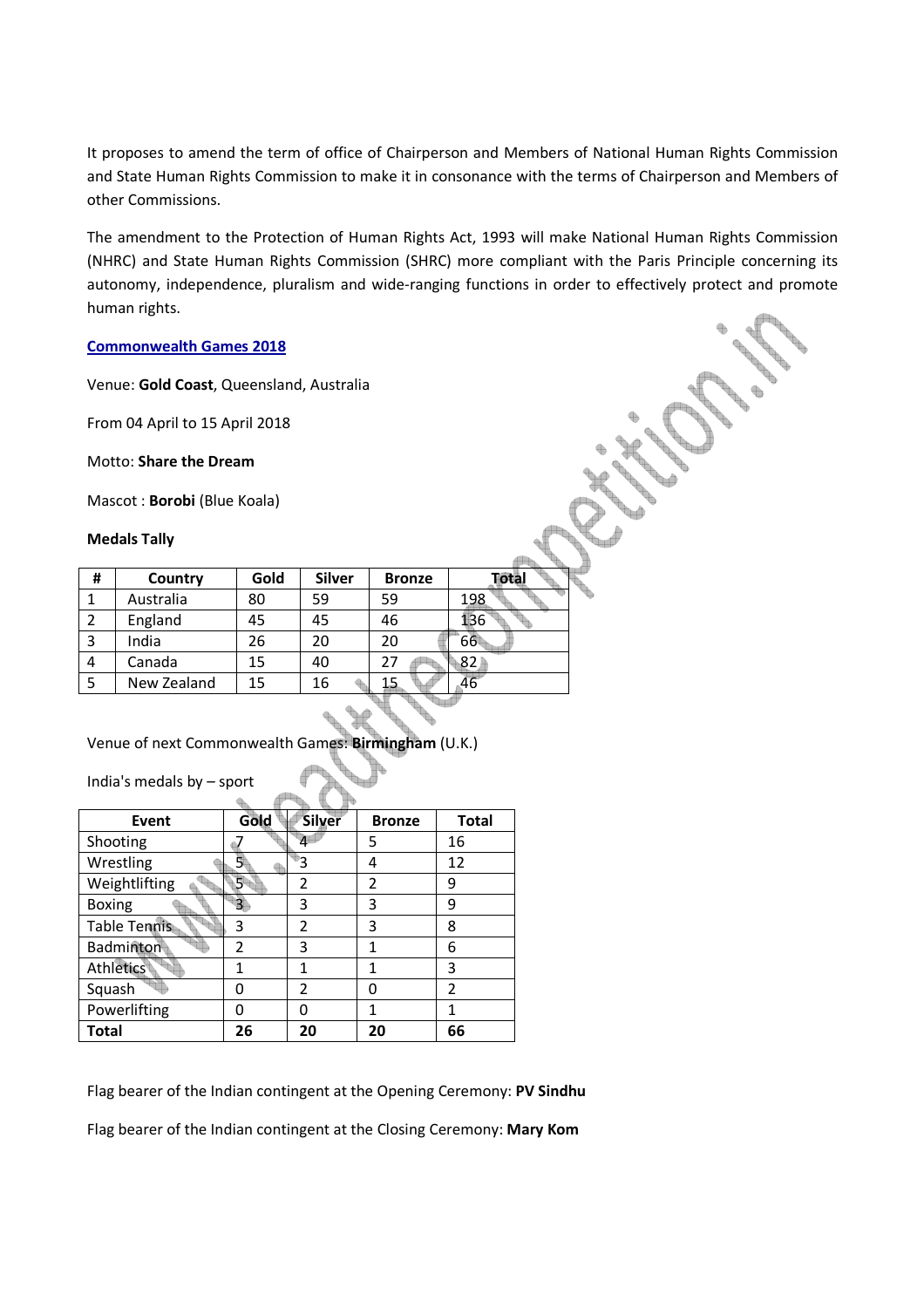### **NIRF India Rankings 2018**

Union HRD Minister Shri Prakash Javadekar released 'NIRF India Rankings 2018' for Higher Education Institutions

In this third edition of India Rankings, a total of 2809 institutions participated in 9 categories. Collectively they have submitted 3954 distinct profiles, some in multiple disciplines/categories. This includes 301 Universities, 906 Engineering Institutions, 487 Management Institutions, 286 Pharmacy Institutions, 71 Law Institutions, 101 Medical Institutions, 59 Architecture Institutions and 1087 General Degree Colleges.

List of top ranking institute in each category is as follows:

**Overall**: Indian Institute of Science, Bengaluru

**Management**: Indian Institute of Management Ahmedabad

**University**: Indian Institute of Science, Bengaluru

**College**: Miranda House, Delhi

**Pharmacy**: National Institute of Pharmaceutical Education and Research, Mohali

**Medical**: All India Institute of Medical Sciences, New Delhi

**Architecture**: Indian Institute of Technology, Kharagpur

**Law**: National Law School of India University, Bengaluru

**Engineering**: Indian Institute of Technology, Madras

### **Abbreviations in News**

UTTAM: Unlocking Transparency by Third Party Assessment of Mined Coal

**Books in News**

**Less** by Andrew Sean Greer (Pulitzer Prize 2018 for fiction)

**Cost of Living** by Martyna Majok (Pulitzer Prize 2018 for Drama)

**LIST OF MEDAL WINNERS AT 2018 COMMONWEALTH GAMES**

| <b>Gold Medallist</b>                                   | <b>Sport</b>        |
|---------------------------------------------------------|---------------------|
| 1. Neeraj Chopra                                        | Men's Javelin Throw |
| 2. Saina, Sindhu, Srikanth, Prannoy, Ruthvika, Ashwini, | Badminton           |
| Sikki, Satwik, Pranaav, Chirag                          |                     |
| 3. Saina Nehwal                                         | <b>Badminton</b>    |
| 4. Mary Kom                                             | <b>Boxing</b>       |
| 5. Vikas Krishan                                        | <b>Boxing</b>       |
| 6. Gaurav Solanki                                       | <b>Boxing</b>       |
| 7. Anish Bhanwala                                       | Shooting            |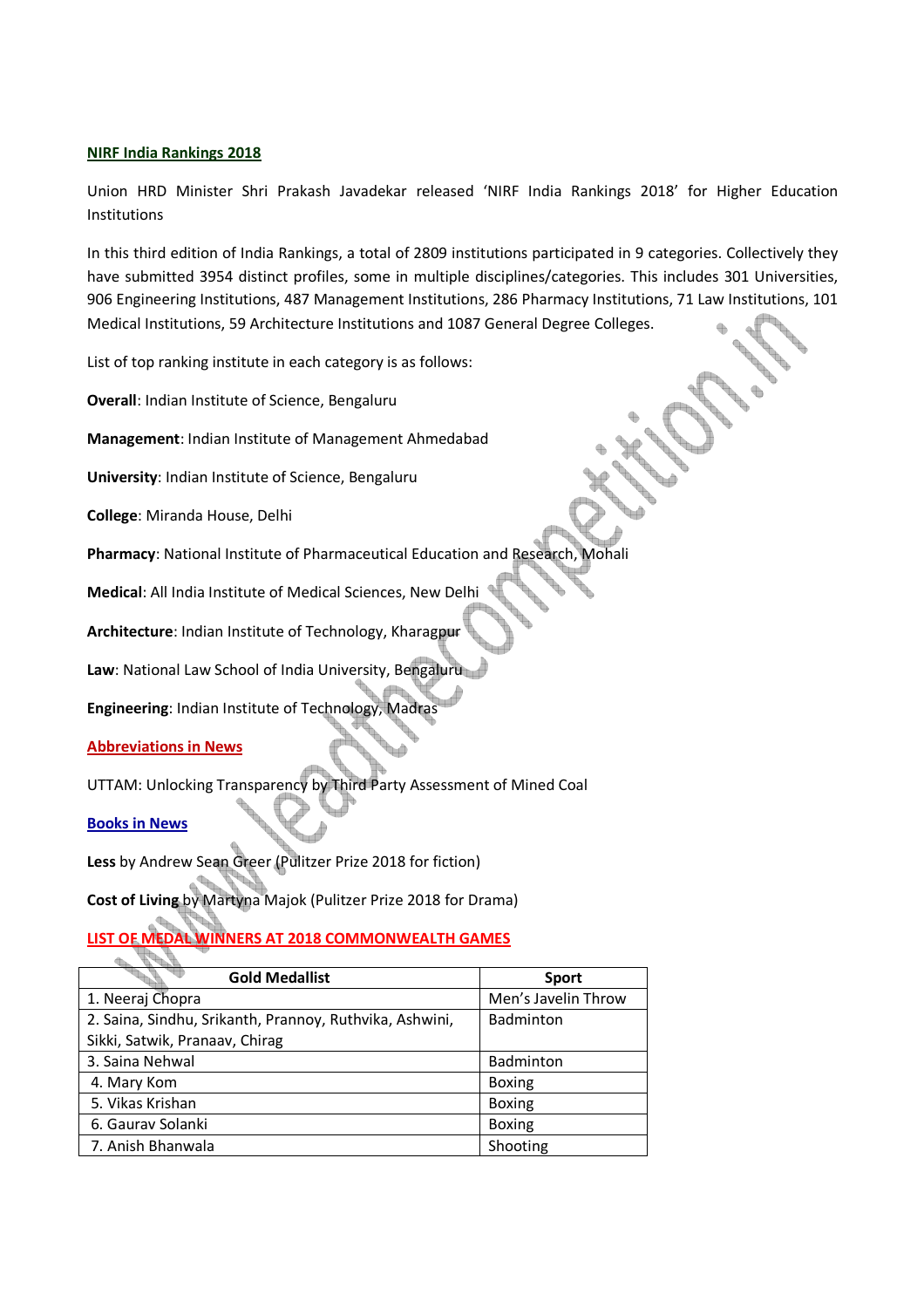| 8. Manu Bhaker                                 | Shooting            |
|------------------------------------------------|---------------------|
| 9. Shreyasi Singh                              | Shooting            |
| 10. Jitu Rai                                   | Shooting            |
| 11. Sanjeev Rajput                             | Shooting            |
| 12. Tejaswini Sawant                           | Shooting            |
| 13. Heena Sidhu                                | Shooting            |
| 14. Manika, Mouma, Madhurika, Pooja, Sutirta   | <b>Table Tennis</b> |
| 15. Sathiyan, Sharath, Harmeet, Sanil, Amalraj | <b>Table Tennis</b> |
| 16. Manika Batra                               | Table Tennis        |
| 17. Mirabai Chanu                              | Weightlifting       |
| 18. Sanjita Chanu                              | Weightlifting       |
| 19. Saitsh Kimar Sivalingam                    | Weightlifting       |
| 20. Venkat Ragul Ragala                        | Weightlifting       |
| 21. Punam Yadav                                | Weightlifting       |
| 22. Sushil Kumar                               | Wrestling           |
| 23. Rahul Aware                                | Wrestling           |
| 24. Bajrang Punia                              | Wrestling           |
| 25. Sumit                                      | Wrestling           |
| 26. Vinesh Phogat                              | Wrestling           |

CONTROLLED

| <b>Silver Medallist</b>                   | Sport                       |
|-------------------------------------------|-----------------------------|
| 1. Seema Punia                            | <b>Women's Discus Throw</b> |
| 2. PV Sindhu                              | <b>Badminton</b>            |
| 3. Kidambi Srikanth                       | Badminton                   |
| 4. Satwiksairaj Rankireddy, Chirag Shetty | Badminton                   |
| 5. Satish Kumar                           | <b>Boxing</b>               |
| 6. Amit Phangal                           | <b>Boxing</b>               |
| 7. Manish Kaushik                         | <b>Boxing</b>               |
| 8. Mehuli Ghosh                           | Shooting                    |
| 9. Heena Sidhu                            | Shooting                    |
| 10. Anjum Moudgil                         | Shooting                    |
| 11. Tejaswini Sawant                      | Shooting                    |
| 12. Dipika Pallikal / Saurav Ghosal       | Squash                      |
| 13. Dipika Pallikal / Joshna Chinappa     | Squash                      |
| 14. Achanta Sharath Kama / Sathiyan G     | <b>Table Tennis</b>         |
| 15. Manika Batra / Mouma Das              | Table Tennis                |
| 16. Pardeep Singh                         | Weightlifting               |
| 17. Gururaja P                            | Weightlifting               |
| 18. Mausam Khatri                         | Wrestling                   |
| 19. Babita Phogat                         | Wrestling                   |
| 20. Pooja Dhanda                          | Wrestling                   |

| <b>Bronze Medallist</b>          | <b>Sport</b>         |
|----------------------------------|----------------------|
| 1. Navjeet Dhillon               | Women's Discus Throw |
| 2. Ashwini Ponnapa / Sikki Reddy | Badminton            |
| 3. Naman Tanwar                  | <b>Boxing</b>        |